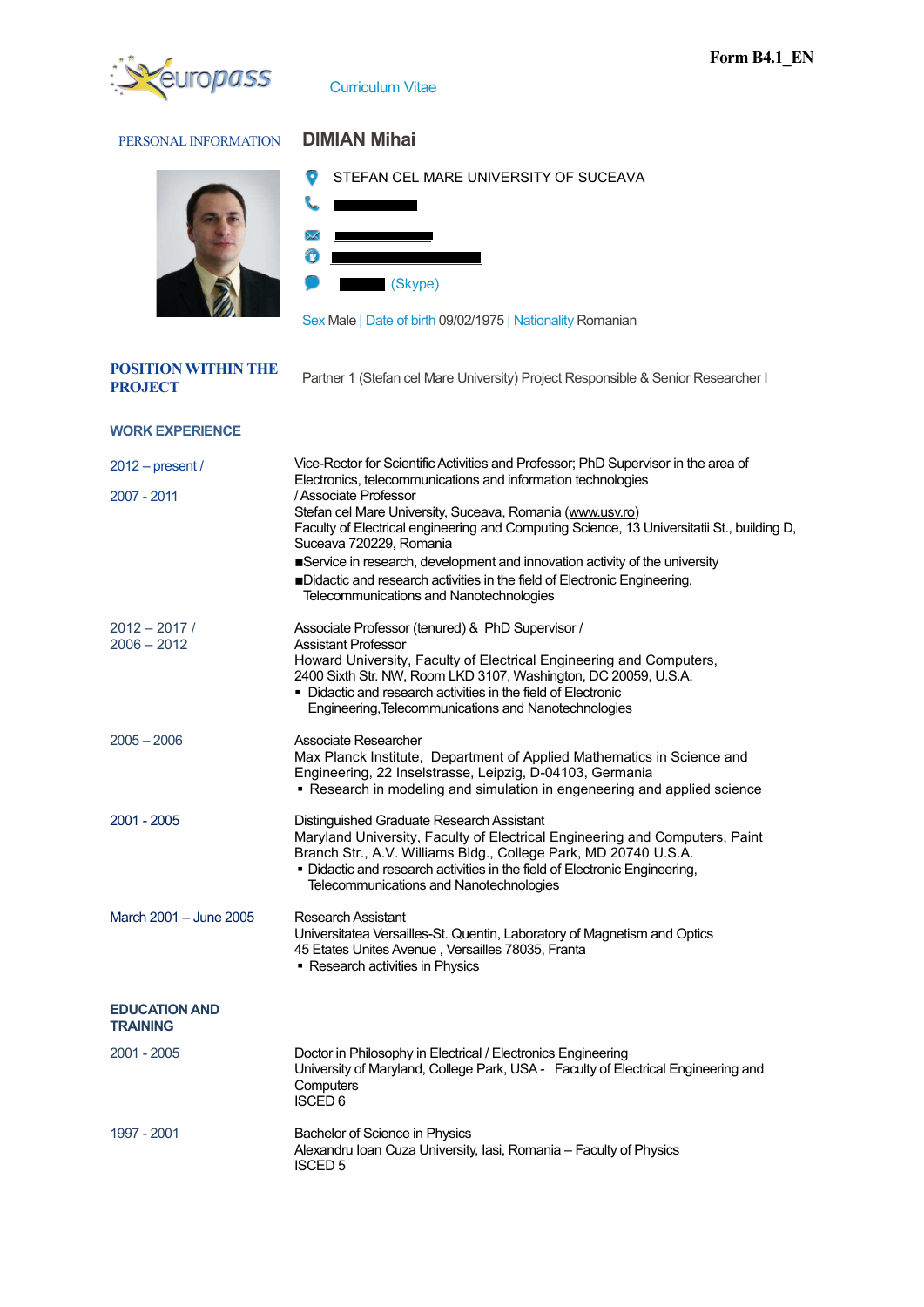

## Curriculum Vitae

| $1998 - 2000$                           | Computer Science – studies interrupted due to studies abroad<br>Alexandru Ioan Cuza University, Iasi, Romania - Faculty of Computer Science<br><b>ISCED 5</b>                                                                                                                                                                                                                                                                                          |                 |                                                                          |                 |                    |  |
|-----------------------------------------|--------------------------------------------------------------------------------------------------------------------------------------------------------------------------------------------------------------------------------------------------------------------------------------------------------------------------------------------------------------------------------------------------------------------------------------------------------|-----------------|--------------------------------------------------------------------------|-----------------|--------------------|--|
| $1998 - 2000$                           | Master of Science in Dynamical Systems and Theoretical Mechanics<br>Alexandru Ioan Cuza University, Iasi, Romania - Faculty of Mathematics<br><b>ISCED 6</b>                                                                                                                                                                                                                                                                                           |                 |                                                                          |                 |                    |  |
| 1993 - 1997                             | Bachelor of Science in Mathematics<br>Alexandru Ioan Cuza University, Iasi, Romania - Faculty of Mathematics<br><b>ISCED 5</b>                                                                                                                                                                                                                                                                                                                         |                 |                                                                          |                 |                    |  |
| <b>PERSONAL</b><br><b>SKILLS</b>        |                                                                                                                                                                                                                                                                                                                                                                                                                                                        |                 |                                                                          |                 |                    |  |
| Mother tongue(s)                        | Romanian                                                                                                                                                                                                                                                                                                                                                                                                                                               |                 |                                                                          |                 |                    |  |
| Other language(s)                       | <b>UNDERSTANDING</b>                                                                                                                                                                                                                                                                                                                                                                                                                                   |                 | <b>SPEAKING</b>                                                          |                 | <b>WRITING</b>     |  |
|                                         | Listening<br>Spoken interaction Spoken production<br>Reading                                                                                                                                                                                                                                                                                                                                                                                           |                 |                                                                          |                 |                    |  |
| English                                 | C <sub>2</sub>                                                                                                                                                                                                                                                                                                                                                                                                                                         | C <sub>2</sub>  | C <sub>2</sub>                                                           | C <sub>2</sub>  | C <sub>2</sub>     |  |
| French                                  | C <sub>1</sub>                                                                                                                                                                                                                                                                                                                                                                                                                                         | C <sub>1</sub>  | <b>B2</b>                                                                | <b>B1</b>       | B1                 |  |
|                                         | Common European Framework of Reference for Languages                                                                                                                                                                                                                                                                                                                                                                                                   |                 | Levels: A1/2: Basic user - B1/2: Independent user - C1/2 Proficient user |                 |                    |  |
| <b>Communication skills</b>             | - Clarity and consion, nonverbal communication, active listening, constructive feedback,<br>adaptability to different types of auditorium, umor, empathy, respect<br>. Extensive experience in writing research proposal, research reports, article and book,<br>as well as in refereeing and editing for research journals; 2 years experience as Director<br>of Communications and Public Relations Department at USV                                |                 |                                                                          |                 |                    |  |
| Organisational / managerial<br>skills   | - Decision making, problem solving, creativity, leardership, ability to attract and motivate<br>colleagues, team organiser<br>- Extensive experience in more than 20 international and national research and<br>development projects in various positions, including project manager/responsible for 10<br>international and national projects, 6-year experience as Vice-Rector for Scientific<br>activities at USV, 8 months as Acting Rector at USV |                 |                                                                          |                 |                    |  |
| Job-related skills                      | - Ability to coordinate research teams (project manager/responsible for 10 international<br>and national project, 6-year experience as Vice-rector for Scientific Activities at USV, 8<br>months as Acting Rector at USV)<br>- Ability to perform research in optoelectronics, microwave engineering and theoretical<br>physics<br>- Ability to perform statistical analysis and advanced data management                                              |                 |                                                                          |                 |                    |  |
| Digital competence                      |                                                                                                                                                                                                                                                                                                                                                                                                                                                        |                 |                                                                          |                 |                    |  |
|                                         | SELF-ASSESSMENT                                                                                                                                                                                                                                                                                                                                                                                                                                        |                 |                                                                          |                 |                    |  |
|                                         | Information<br>processing                                                                                                                                                                                                                                                                                                                                                                                                                              | Communication   | Content<br>creation                                                      | <b>Safety</b>   | Problem<br>solving |  |
|                                         | <b>Proficient user</b>                                                                                                                                                                                                                                                                                                                                                                                                                                 | Proficient user | Proficient user                                                          | Proficient user | Proficient user    |  |
|                                         | Levels: Basic user - Independent user - Proficient user<br>Digital competences - Self-assessment grid                                                                                                                                                                                                                                                                                                                                                  |                 |                                                                          |                 |                    |  |
|                                         | PC operation - Office, databases, etc., Maple, Matlab, C, C++                                                                                                                                                                                                                                                                                                                                                                                          |                 |                                                                          |                 |                    |  |
| <b>Driving licence</b>                  | No                                                                                                                                                                                                                                                                                                                                                                                                                                                     |                 |                                                                          |                 |                    |  |
| <b>ADDITIONAL</b><br><b>INFORMATION</b> |                                                                                                                                                                                                                                                                                                                                                                                                                                                        |                 |                                                                          |                 |                    |  |

- Chairman comission for Electronics, Telecommunications and Nanotechnologies of the National Counsil for Titles, Diplomas and Certificates (CNATDCU)
	- Associate Editor of the ISI Journal Advanced in Electrica land Computer Engineering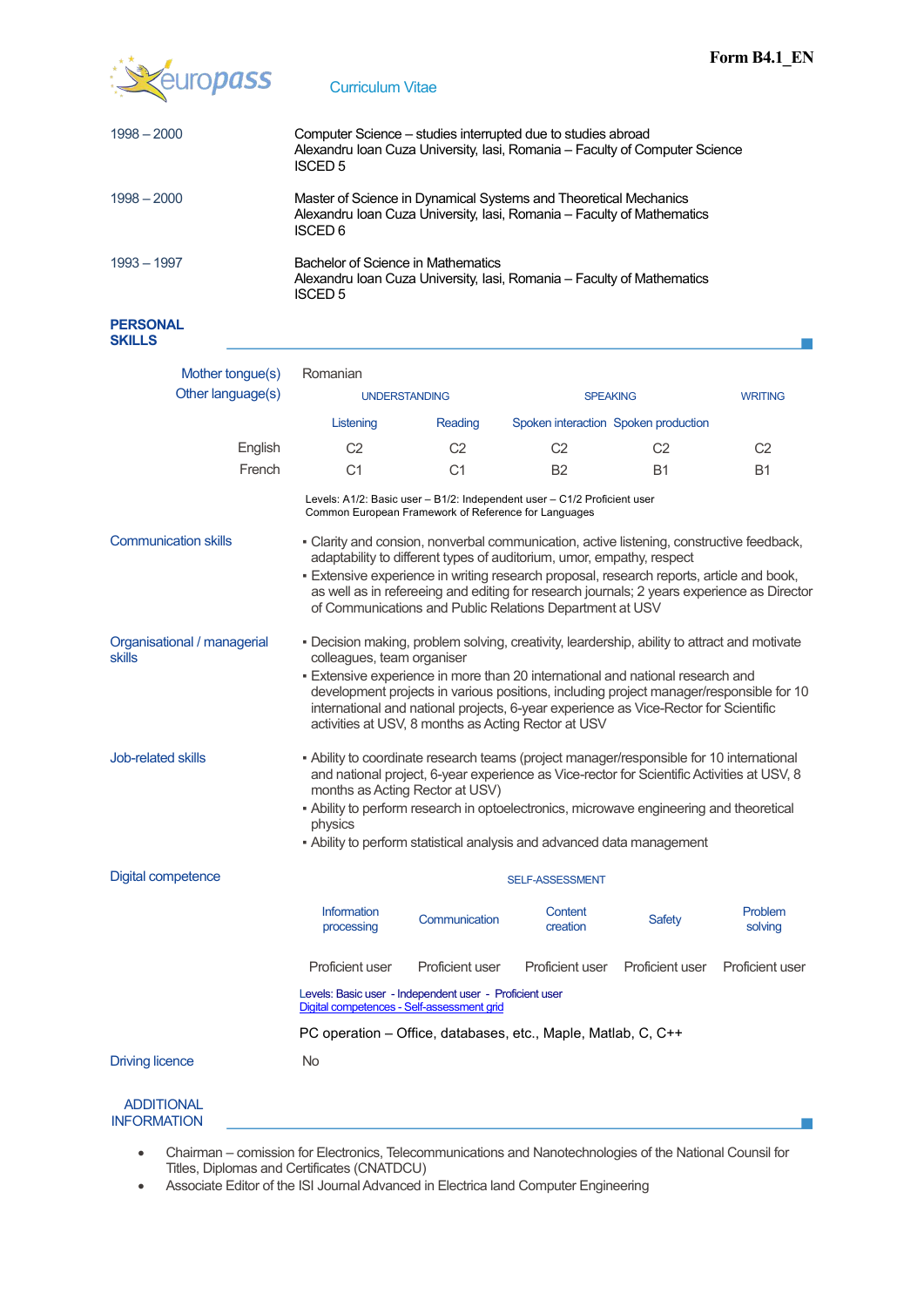

## Curriculum Vitae

- Constantin Miculescu Prize of Romanian Academy (2014)
- Member of the National Council of Scientific Research
- $\bullet$  3<sup>rd</sup> Prize Romanian Researcher of the Year, Dinu Patriciu Foundation (2009)
- Faculty of the Year, Student Council, College of Engineering, Arch. & Computer Sc. (2008)
- Service Award, ECE Department, Howard University (2008)
- Distinguished Research Assistant, Universty of maryland, College PARK (2002, 2003, 2004)

**Project** 

- Hybrid platform of visible light communications and augmented reality for the development of intelligent systems for active driver assistance and vehicle safety, PN III – Complex projects completed in consortia CDI, contract no. 21PCCDI/2018; Budget: 4.325.472 RON , Period: 05.2018 – 11.2020.
- Automotive Visible Light Communication System with Environment Adaptive capabilities, PN III – Experimental demonstration project, contract no. 36PED/2017, Budget: 596.440 RON, Period: 01.2017 – 06.2018.
- Analysis of noise and fluctuations induced phenomena in spintronics and semiconductor nanodevices, Romanian National Research Contract – Young Research Teams, no. 107/06.08.2010, budget: 547 000 RON, period: 1.07.2011 – 30.06.2014
- Constructive and disruptive effects of noise in nonlinear systems with hysteresis, European Framework 7 – Marie Curie Actions, contract no. 224904/1.05.2008, Budget: 100 000 Euro, Period: 05.2008–04.2012.
- Dynamics and stachastic analysis of nonlinear hysteretic systems with hysteresis, European Framework 7 Marie Curie Actions, contract no. 224904/1.05.2008, budget: 100000 Euro, period: 1.10.2007 – 30.09.2009
- Analysis of magnetization dynamics and relaxation in magnetic memories, Howard University Grant for Academic Excellence, Budget: 24 000\$, Period: 01.01 - 31.12.2007
- Mathematical models for magnetic devices, Max Planck Institute for Applied Mathematics, Leipzig, Germany; Budget: 50 000 Euro; Period: 01.10.2005-30.09.2006

**Project** 

- **responsible** Partner Responsible LHCb studies of hadron production, heavy flavour physics and the upgrade program, Romanian National Research Contract, Romania – CERN Collaborations, Period: 2016-2018, Coordinated Budget: 696 189 lei
	- Adjunct Director The analysis of interrelationship between gut microbiota and the host with applications in the prevention and control of type 2 diabetes, co-financed by European Regional Development Fund through Competitiveness Operational Programme, contract 120/16.09.2016, Period: 2016-2020, Budget: 9.331.538 lei
	- Scientific Coordinator Integrated Center for research, development and innovation in Advanced Materials, Nanotechnologies, and Distributed Systems for fabrication and control, Sectoral Operational Program for Increase of the Economic Competitiveness co-funded by European Regional Development Fund. Period: 2015, Budget: 31.460.699 lei
	- Partner Responsible LHCb from strangeness to b hadron physics and beyond, Romanian National Research Contract, Romania – CERN Collaborations, 2015, Coord. Budget: 192 000 lei
	- Partner Responsible Development of reconfigurable system for smart building control and management of energy sources generated by renewable sources, Innovative Cluster EURONEST, European Structural Fund POSCCE, Period: 2014-2015, Coord. Budget: 203.918 lei
	- Electromagnetics Group Coordinator Bayesian Imaging and Advanced Signal Processing for Landmine and IED Detection Using GPR, US Army Research Office, Period: 2011-2016, Budget: 2 500 000 \$, Howard University Electromagnetics Group Coordinator
	- Electromagnetics Group Coordinator Physics based land mine detection algorithms using hyperspectral images; U.S. Army High Performance Computing Research Center, no. 033893, Budget: 78 000\$, Period: 01.01.2006- 31.12.2006.

**Member** • Involved in additional 14 research and development grants (6 in USA and 8 in U.E.)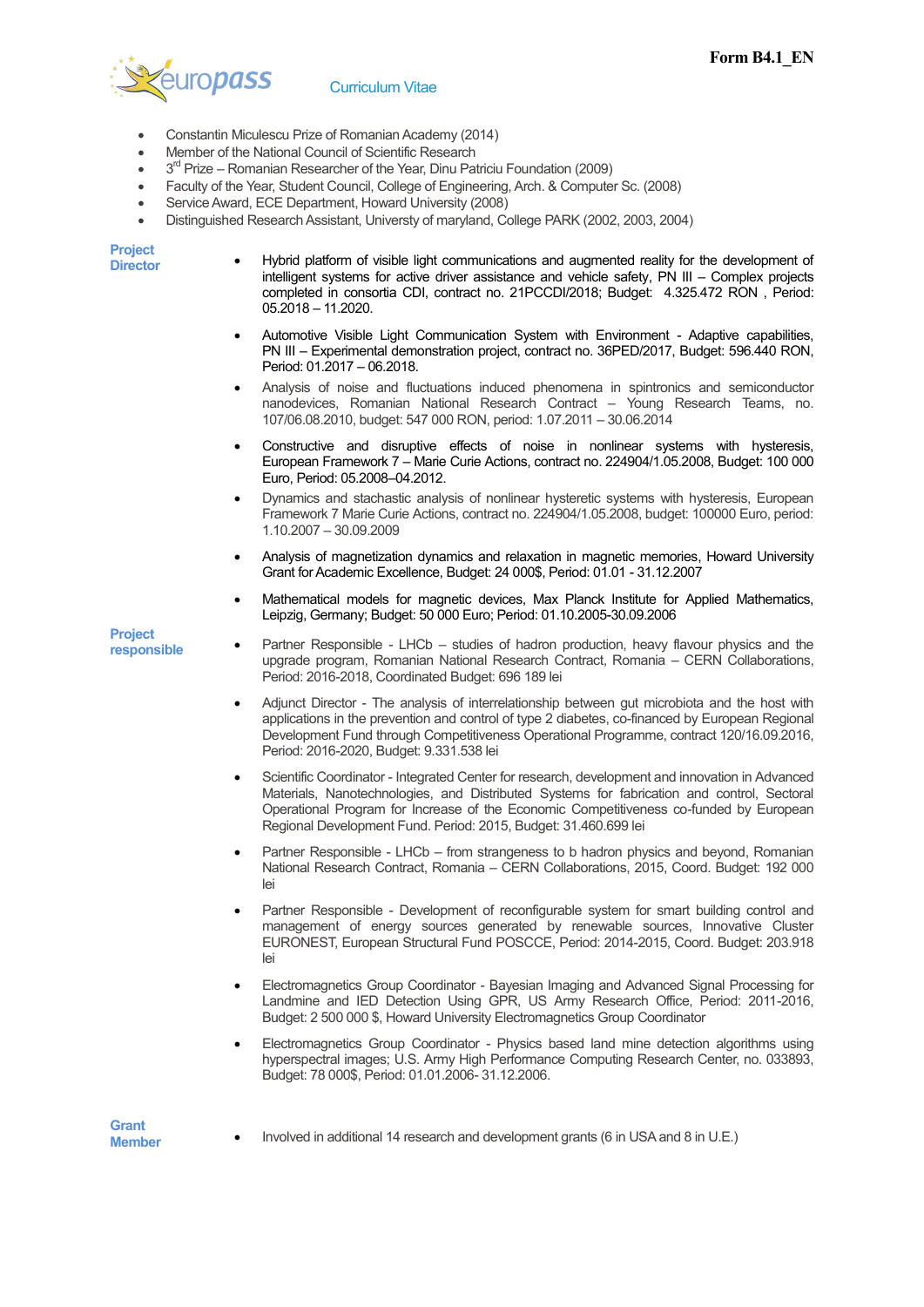

| <b>Books</b><br>(selection)      |                   | Mihai Dimian, P. Andrei, "Noise-driven phenomena in hysteretic systems," Springer Publisher,<br>New York, U.S.A., 233 pages, 2014, ISBN 978-1-4614-1373-8                                                                                                                                            |
|----------------------------------|-------------------|------------------------------------------------------------------------------------------------------------------------------------------------------------------------------------------------------------------------------------------------------------------------------------------------------|
|                                  | ٠                 | Mihai Dimian - "Aspecte stocastice și dinamice ale sistemelor cu histeresis" Editura Mediamira,<br>Cluj Napoca, Romania, Număr pagini: 170, Data: Decembrie 2010, ISBN: 978-973-713-281-9.                                                                                                           |
|                                  | ٠                 | Mihai Dimian - "Nonlinear spin dynamics and ultra-fast precessional switching" Editura<br>ProQuest Information and Learning, Ann Arbor, Statele Unite ale Americii, Număr pagini: 141,<br>Data: Decembrie 2005, ISBN: 0-542-18364-1.                                                                 |
| <b>ISI papers</b><br>(selection) | $\lceil 1 \rceil$ | A. Cailean, M. Dimian, Current Challenges for Visible Light Communications Usage in Vehicle<br>Applications: A Survey, IEEE Communications Surveys and Tutorials, vol 19 (4), pg. 2681-2703<br>(2017), ISI impact factor 17,188                                                                      |
|                                  | [2]               | A. Cailean, M. Dimian, Impact of IEEE 802.15.7 Standard on Visible Light Communications Usage<br>in Automotive Applications, IEEE Communications Magazine, vol. 55 (4), pg: 169-175 (2017), ISI<br>Impact factor: 10,435                                                                             |
|                                  | 131.              | A. Cailean, M. Dimian, "Towards Environmental-Adaptive Visible Light Communications Receivers<br>for Automotive Applications: A Review," IEEE Sensors Journal, vol. 16, no. 9, pp. 2803-2811, 2016,<br>ISI Impact factor: 1.762.                                                                     |
|                                  | 14 I              | A. Cailean, M. Dimian, L. Chassagne, B. Cagneau, V. Popa, "Novel DSP Receiver Architecture for<br>Multi-Channel Visible Light Communications in Automotive Applications," IEEE Sensors Journal,<br>vol. 16, no. 10, pp. 3597-3602, 2016, ISI Impact factor: 1.762                                    |
|                                  | $\sqrt{5}$        | I. Gudyma, V. Ivashko, M. Dimian, "Pressure effect on hysteresis in spin-crossover solid materials,"<br>Physica B – Condensed Matter, vol. 486, pp. 40-43, 2016. ISI Impact factor: 1.319                                                                                                            |
|                                  | [6]               | I. Gudyma, A. Maksymov, M. Dimian, "Hysteretic behavior of spin-crossover noise driven system,"<br>Physica B – Condensed Matter, vol. 486, pp. 44-47, 2016. ISI Impact factor: 1.319                                                                                                                 |
|                                  | 171               | A.-M. Cailean, B. Cagneau; L. Chassagne; M. Dimian; V. Popa "Novel Receiver Sensor for Visible<br>Light Communications in Automotive Applications," in IEEE Sensors Journal, vol.15, no.8, pp.4632-<br>4639, 2015, ISI Impact factor: 1.762.                                                         |
|                                  | [8]               | M. Dimian, P. Andrei, M. Grayson, "Hybrid models of hysteresis for mixed hysteretic loops in<br>heterogeneous magnetic materials"", Journal of Applied Physics, 115, 2014, art. 17D103. ISI<br>Impact factor: 2,21                                                                                   |
|                                  |                   | [9] I. Gudyma, A. Maksymov, M. Dimian, "Stochastic resonance in bistable spin-crossover compounds<br>with light-induced transitions," Physical Review E, vol. 90 (5), art. no. 052135, 2014, .                                                                                                       |
|                                  |                   | [10] D. Chirută, M. Dimian, Y. Alayli, J. Linares, Y. Garcia - " Role of Edge Atoms in the Hysteretic<br>Behaviour of 3D Spin Crossover Nanoparticles Revealed by an Ising-Like Model", European<br>Journal of Inorganic Chemistry, no. 29, pp. 5086-5093, 2013. ISI Impact Factor: 3,12.            |
|                                  |                   | [11] I. Gudyma, A. Maksymov, M. Dimian, "Stochastic kinetics of photoinduced phase transitions in<br>spin-crossover solids"", Physical Review E, vol. 88, 2013, art. 042111. ISI Impact Factor: 2,313.                                                                                               |
|                                  |                   | [12] D. Chiruta, J. Linares, M. Dimian, Y. Garcia, "Size Effect and Role of Short- and Long-Range<br>Interactions on 1D Spin-Crossover Systems within the Framework of an Ising-Like Model",<br>European Journal of Inorganic Chemistry, 2013, Factor de impact ISI: 3,049.                          |
|                                  |                   | [13] M. Dimian, O. Manu, P. Andrei, "Influence of noise color on stochastic resonance in hysteretic<br>systems" Journal of Applied Physics, vol. 111, 2012, ISI IF 2,169,                                                                                                                            |
|                                  |                   | [14] M. Dimian, P. Andrei, O. Manu, V. Popa, "Comparison of noise-induced resonances for different<br>models of hysteresis", IEEE Transactions on Magnetics, vol. 47, no. 10, p. 3825-2838 (2011) ISI<br>impact factor: 1.061.                                                                       |
|                                  |                   | [15] M. Dimian and P. Andrei, "Noise induced resonance phenomena in stochastically driven hysteretic<br>systems", Journal of Applied Physics vol. 109, no. 07D330 (2011), ISI impact factor: 2.072.                                                                                                  |
|                                  |                   | [16] M. Dimian, A. Gîndulescu și P. Andrei, "Influence of noise temporal correlation on magnetization<br>spectra and thermal relaxations in soft magnetic materials", IEEE Transactions on Magnetics, vol.<br>46 (2), pg. 266-269 (2010).                                                            |
|                                  |                   | [17] M. Dimian, A. Adedoyin, A. Gîndulescu și P. Andrei, "Modeling and simulation of noise induced<br>phenomena in complex hysteretic systems," IEEE Transactions on Magnetics, vol. 45, nr. 11, pp.<br>5231-5234 (2009), Factor de impact ISI: 1,061.                                               |
|                                  |                   | [18] M. Dimian, A Gîndulescu și C. Acholo, "Minimum field requirements for spin-polarized current<br>assisted switching of magnetization in nanostructure with uniaxial anisotropy," Advances in<br>Electrical and Computer Engineering, vol. 9, nr. 1, pg. 3-7 (2009), Factor de impact ISI: 0,501. |
|                                  |                   | [19] M. Dimian, E. Coca și V. Popa, Analytical and experimental analysis of noise passage through<br>hysteretic systems, Journal of Applied Physics, vol. 105, no. 7, art. nr. 07D515 (2009), Factor de                                                                                              |
|                                  |                   |                                                                                                                                                                                                                                                                                                      |